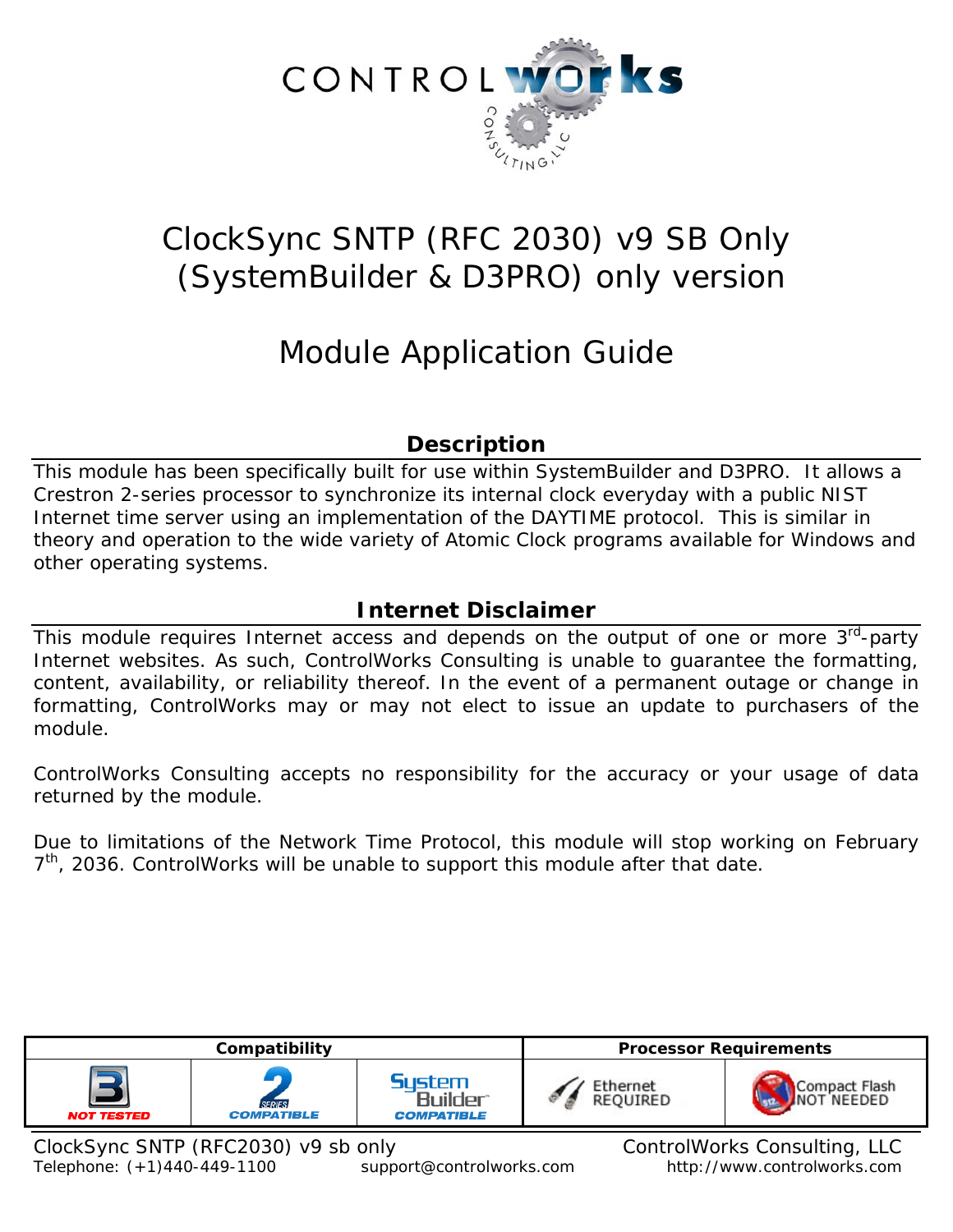# **Module Application**

This module sets both the date and time on the processor to match that sent by the server. The time will be adjusted every morning at 2am as well as program start. You may also manually force an update by pulsing the "[poll\_time]" input.

The Crestron processor should be running cuz 3.137 or higher.

DNS servers must be declared on the Crestron processor. In Toolbox connect to the processor in System Info. Once the page has refreshed select Functions then DNS Management… In this dialog box you can now enter and test the DNS servers that you plan to use. DNS servers can also be set in the Text console by using the command **ADDDNS**. Once you have set the DNS addresses you can test them in the Text Console with **TESTDNS**. By entering **TESTDNS google.com** and pressing enter you should get an IP address returned. If the console reports 0.0.0.0 then your DNS settings or connections to the public internet are not correct.

For best results, use the DNS servers provided by the ISP of the connection you are trying to monitor. If these are unavailable, you can Google public DNS Server.

## **System Builder Instructions**

#### **Copying module files into your directories**

You will need to place the module files in the appropriate user directories in order to use the module with your SystemBuilder program. Place a copy of ControlWorks ClockSync SNTP (RFC2030) v9 sb only.umc into your USRMACRO directory. Place a copy of sntp\_parser\_v9\_sb\_only.ush and sntp\_parser\_v9\_sb\_only.usp into your USRSPLUS directory. Do this while SystemBuilder is closed or be sure that you refresh the database if you copy the files when the application is open.

## **Adding the module to your SystemBuilder project**

- 1. Open your existing SB project or create a new one
- 2. Right click on your system (by default "Equipment room") and select **New** then **Device…**
- 3. Under **Database** click the **User** radio button
- 4. Drop down **Manufacturer** to ControlWorks
- 5. Be sure the ClockSync SNTP v9 SB Only is the selection in the **Model:** window
- 6. Click OK
- 7. Optionally you can now change the default name of the module from Generic to something more descriptive
- 8. Double-click on the module and select I/O Assignment. Here you can declare the IP address or hostname of your time server
- 9. Now select Properties and set your UTC offset and dwell parameters. (see parameter definitions section below). Also be sure that the default port of 123 is correct for your time server.
- 10. If your Properties box includes a selection named **AV** please select it and uncheck the box that says "This device is an audio distribution source."
- 11. Click OK to close the properties dialog box.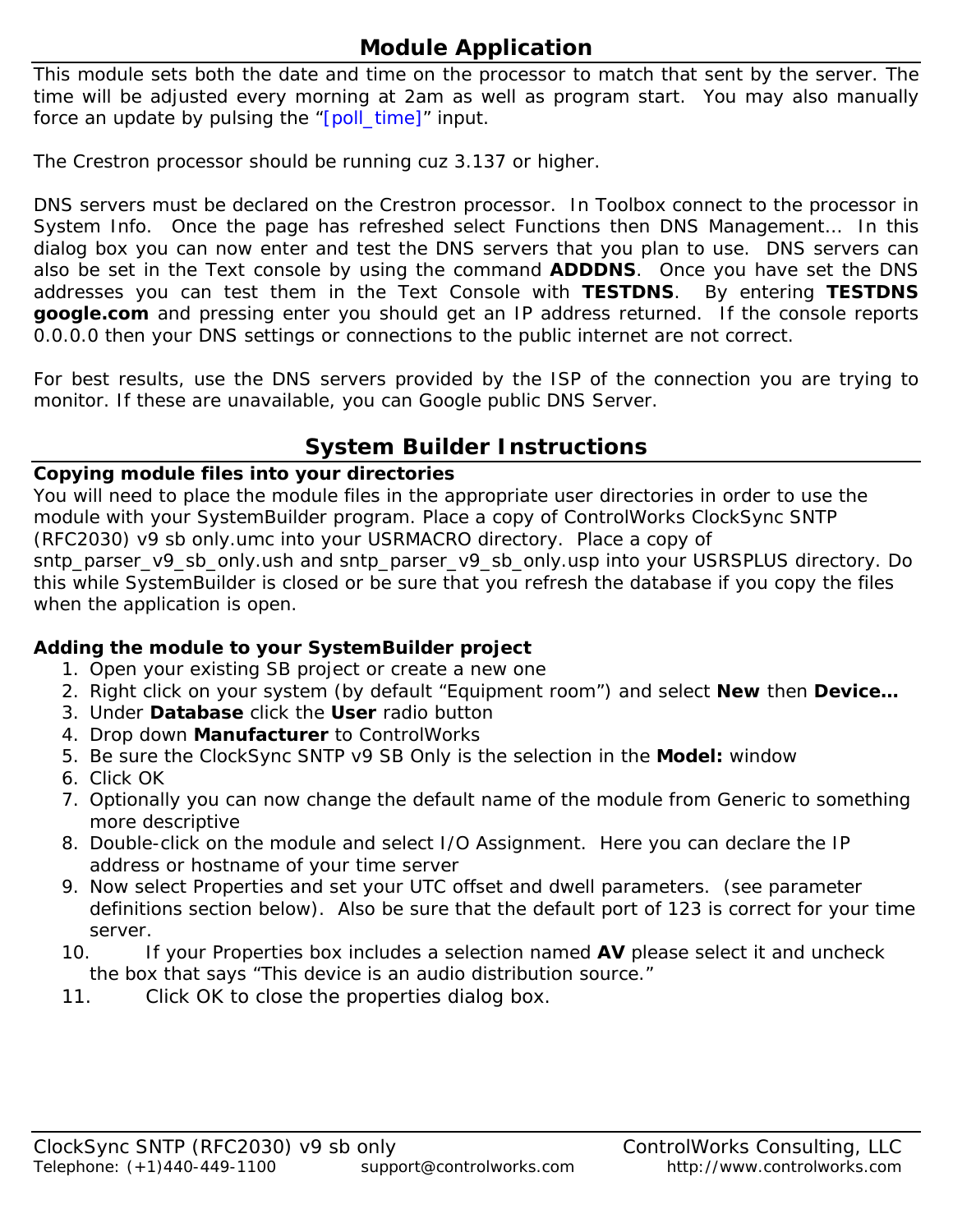# **D3PRO Instructions**

## **Copying module files into your directories**

You will need to place the module files in the appropriate user directories in order to use the module with your D3 program. Place a copy of ControlWorks ClockSync SNTP (RFC2030) v9 sb only.umc into your USRMACRO directory. Place a copy of sntp\_parser\_v9\_sb\_only.ush and sntp\_parser\_v9\_sb\_only.usp into your USRSPLUS directory. Do this while D3PRO is closed or rebuild the User paths under Edit>Preferences>User Database Paths and then click each Rebuild button.

## **Adding the module to your D3 project**

- 1. Open your existing D3PRO project or create a new one
- 2. Click the **Other Devices** view
- 3. Right click on your system (by default "Equipment room") and select New then Device…
- 4. Under Database click the User radio button
- 5. Drop down **Manufacturer** to **(User Modules)**
- 6. Be sure the ClockSync SNTP v9 SB Only is the selection in the **Model:** window
- 7. Click OK three times
- 8. Optionally you can now change the default name of the module from Generic to something more descriptive
- 9. Double-click on the module and select the **I/O Assignment** tab. Here you can declare the IP address or hostname of your time server
- 10. Now select **Properties** tab and set your UTC offset and dwell parameters. (see parameter definitions section below). Also be sure that the default port of 123 is correct for your time server.
- 11. Click OK to close the properties dialog box.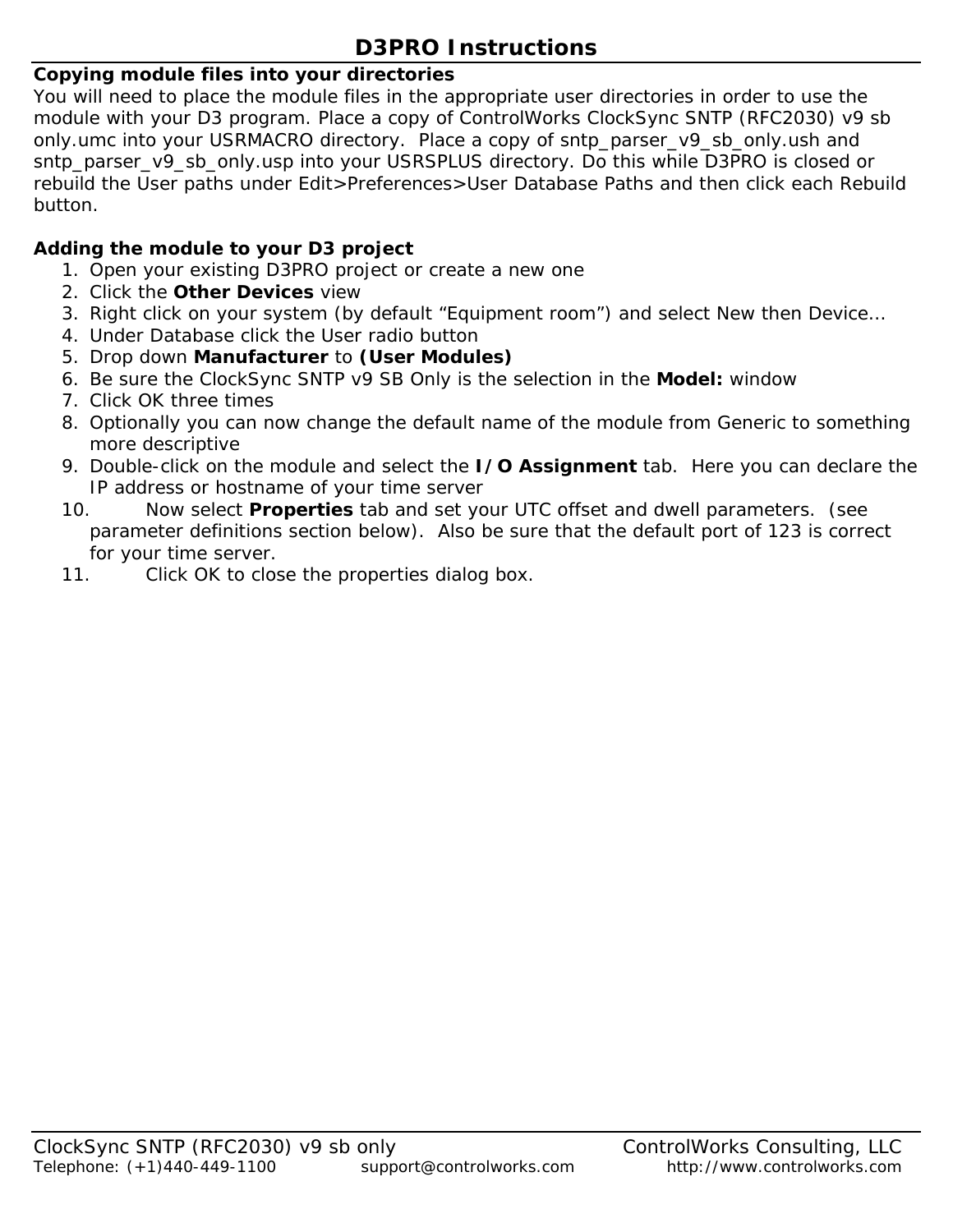## **Signal and Parameter Descriptions**

Bracketed signals such as "[signal\_name]" are optional signals

## Note: These signals and parameters are only visible in SIMPL Windows

## **DIGITAL INPUTS**

[poll\_time] .............................................................. pulse to force poll. Optional, since polling is automated for 2am.

## **ANALOG INPUTS**

This module does not utilize any analog inputs

## **SERIAL INPUTS**

time\_server1\_rx\$ ..................................................... tie to rx\$ of the UDP socket

## **DIGITAL OUTPUTS**

| either time server                         |
|--------------------------------------------|
|                                            |
| successfully set using either time server. |
|                                            |

## **ANALOG OUTPUTS**

This module does not utilize any analog outputs.

## **SERIAL OUTPUTS**

| the module. |
|-------------|
|             |

## **PARAMETERS**

| . <i>.</i> | GMT (i.e. Eastern US is -5d, Central US is -6d)                                                                                                                                                                                                                         |
|------------|-------------------------------------------------------------------------------------------------------------------------------------------------------------------------------------------------------------------------------------------------------------------------|
|            | module should wait before rolling over to the next time<br>server or declaring failure. If this time expires while<br>trying server $#1$ , server $#2$ will be tried. If the time<br>expires while trying server $#2$ , the [time_set_failure]<br>output will be pulsed |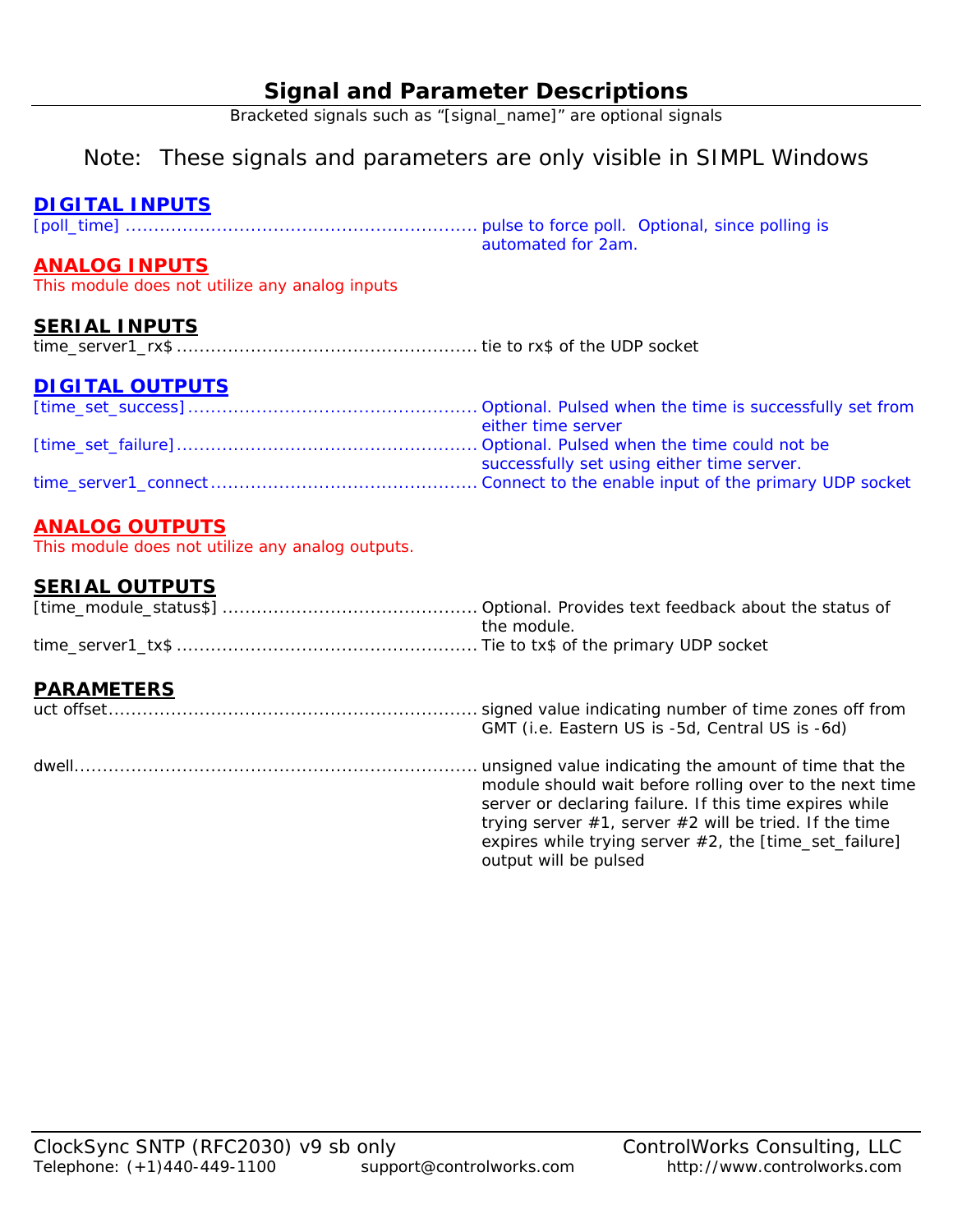This module is supported by ControlWorks Consulting, LLC. Should you need support for this module please email support@controlworks.com or call us at 440-449-1100. ControlWorks normal office hours are 9 AM to 5 PM Eastern, Monday through Friday, excluding holidays.

Before calling for support, please ensure that you have loaded and tested operation using the included demonstration program and touchpanel(s) to ensure that you understand the correct operation of the module. It may be difficult for ControlWorks to provide support until the demonstration program is loaded.

Updates, when available, are automatically distributed via Email notification to the address entered when the module was purchased. In addition, updates may be obtained using your username and password at http://www.controlworks.com/customerlogin.aspx .

## **Distribution Package Contents**

The distribution package for this module should include:

| ClockSync SNTP (RFC2030) v9 sb only help.pdf  This help file                                   |  |
|------------------------------------------------------------------------------------------------|--|
| ControlWorks ClockSync SNTP (RFC2030) v9 sb only.UMC Crestron user module to insert in program |  |
|                                                                                                |  |
|                                                                                                |  |
| ControlWorks ClockSync Demo v9.sba  Example SystemBuilder program (PRO2)                       |  |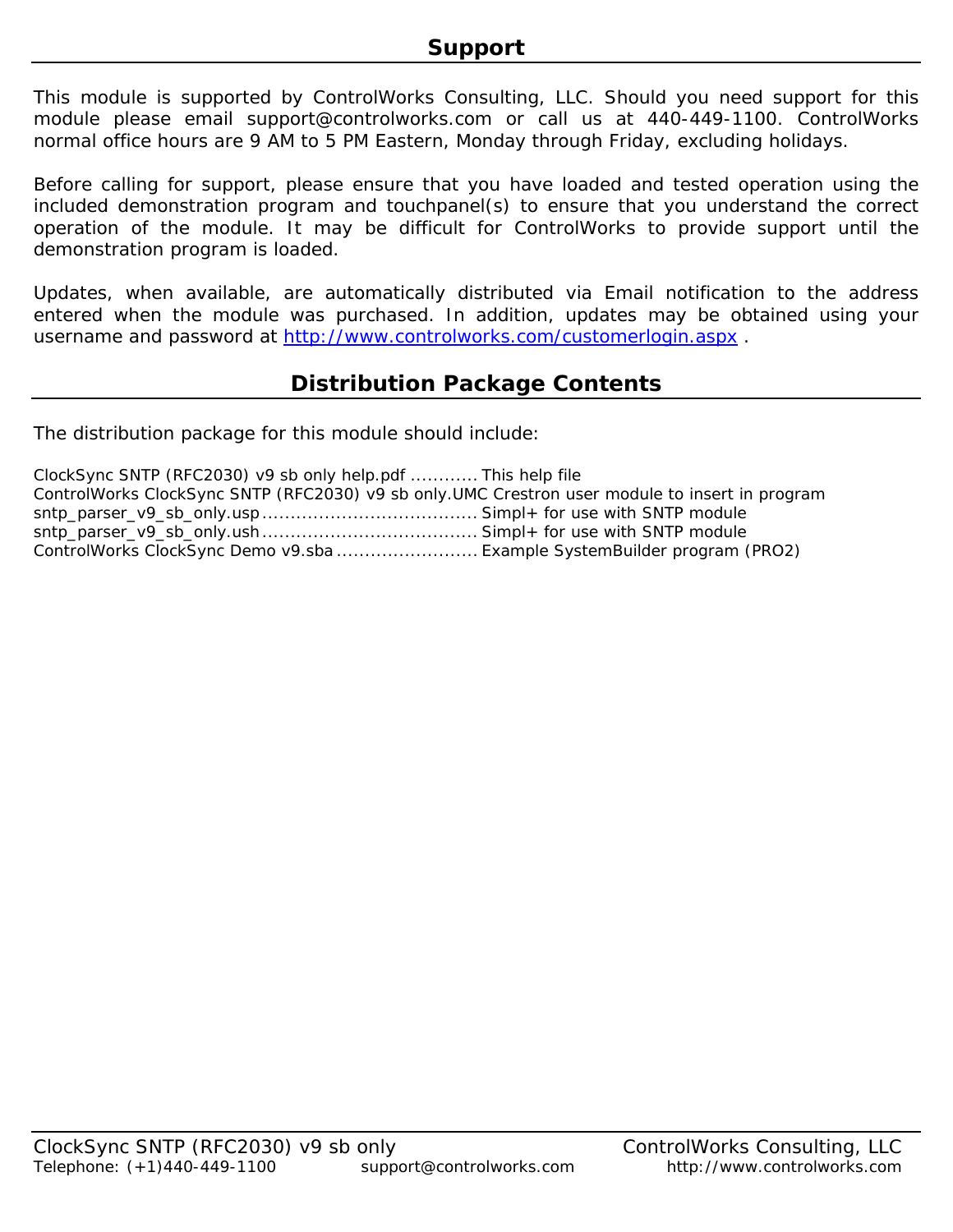V9 sb only caleb@controlworks.com 2011.04.12

Initial Release of the SNTP for SystemBuilder and D3PRO.

# **Development Environment**

This module version was developed on the following hardware and software. Different versions of hardware or software may or may not operate properly. If you have questions, please contact us.

| <b>Crestron Hardware</b>       | <b>Firmware Version</b> |  |
|--------------------------------|-------------------------|--|
| <b>Crestron PRO2 Processor</b> | v4.003.0015             |  |
|                                |                         |  |
| <b>Software</b>                | <b>Software Version</b> |  |
| <b>Crestron SIMPL Windows</b>  | 3.01.24                 |  |
| Device Database                | 33.00.0005.00           |  |
| <b>Crestron Database</b>       | 25.00.002.00            |  |
| SIMPL+ Cross Compiler          | 1.3                     |  |
|                                |                         |  |
|                                |                         |  |
|                                |                         |  |
|                                |                         |  |
|                                |                         |  |